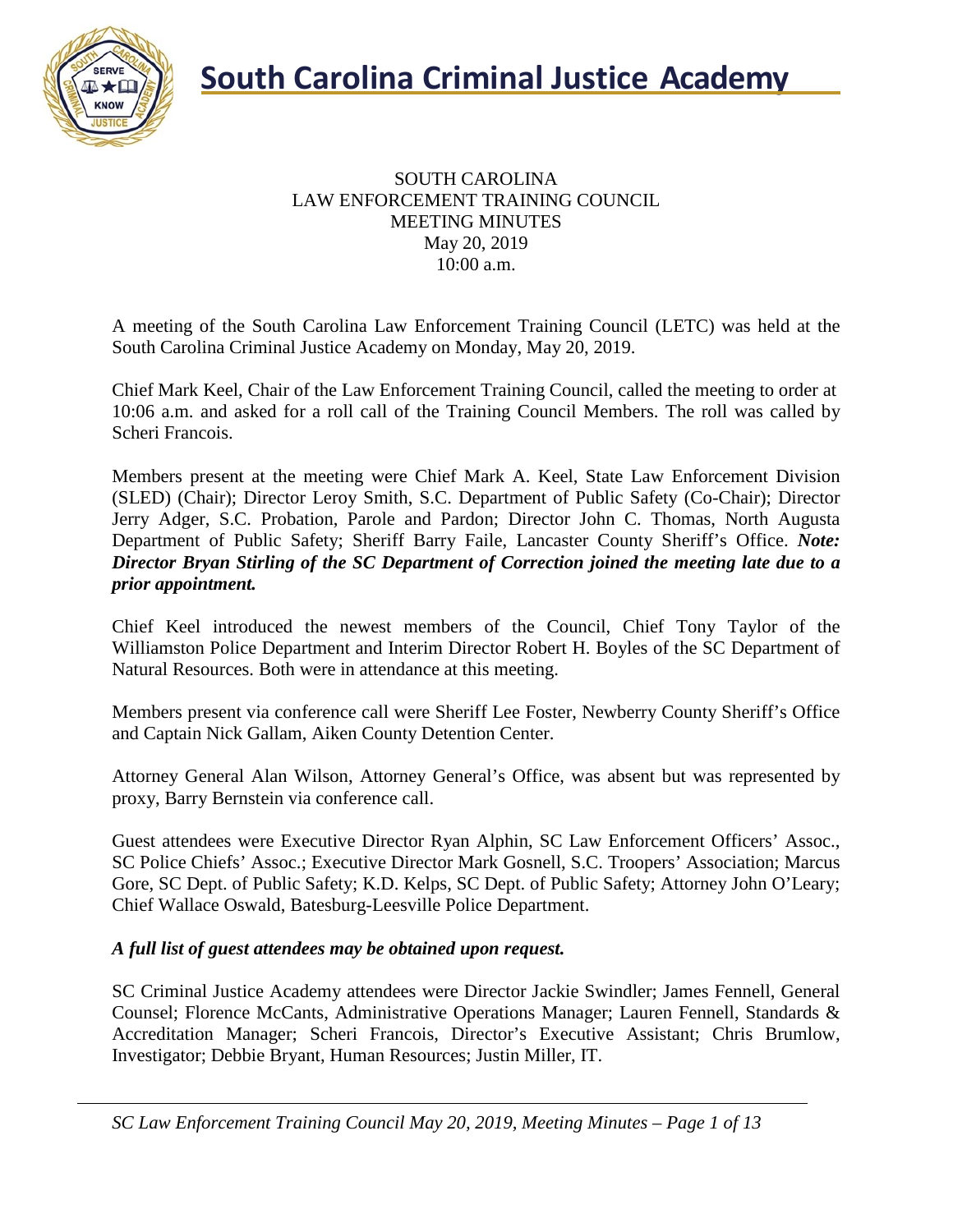

# **APPROVAL OF AGENDA**

Upon a motion made by Director Thomas and seconded by Director Adger, Council voted unanimously to adopt the agenda as presented.

# **APPROVAL FOR MEETING MINUTES**

1. A motion to approve the minutes of the April 24, 2019, meeting was made by Director Thomas and seconded by Director Adger. Council voted unanimously to accept the meeting minutes.

# **DIRECTOR'S REPORT**

#### *Agenda Item 4*

Prior to hearing the misconduct cases, Chief Keel explained the voting process to the newest members of the Council and told them that depending on whether they have had an opportunity to review the cases, they could choose to vote or abstain from the voting process. *Note: Director Boyles abstained from the voting process in all misconduct cases brought before the Council at this meeting.*

#### 2. **General Counsel**

Misconduct Cases

### **Robert Boehler***: 2017 -CJA- 07-09*

**Summary:** SCDPS made allegations of misconduct and dishonesty against Mr. Boehler. The Hearing Officer found that the agency proved their case by substantial evidence and recommended permanent denial.

Upon hearing the details of the allegations against Mr. Boehler, a motion was made by Director Adger and seconded by Sheriff Faile to accept the recommendation of the Hearing Officer. The Council voted unanimously to accept and adopt the recommendation of the Hearing Officer to permanently deny Mr. Boehler's law enforcement certification. *Note: Director Smith recused himself from the voting process.*

### **Rhower Ward:** *2018-CJA-08-16*

**Summary:** Horry County Detention Center made allegations of misconduct and dishonesty against Mr. Ward. Mr. Ward did not attend the hearing, but the agency did. The Hearing Officer found that the agency proved their case by substantial evidence and recommended permanent denial.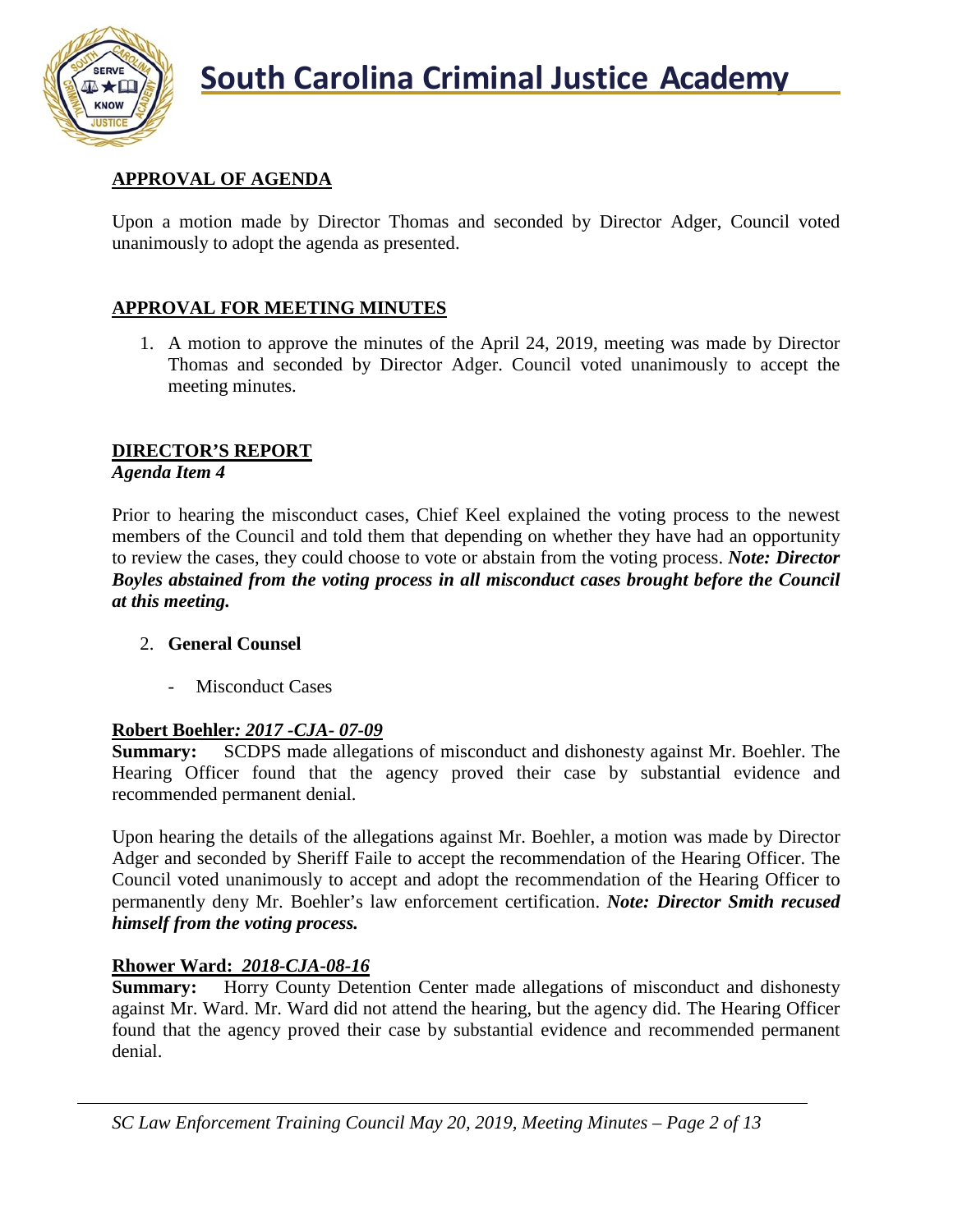

Upon hearing the allegations against Mr. Ward, Director Thomas made a motion to accept the recommendation of the Hearing Officer. Director Smith seconded the motion. The Council voted unanimously to accept and adopt the recommendation of the Hearing Officer to permanently deny Mr. Ward's law enforcement certification.

#### **Arthur Simmons:** *2017-CJA-11-09*

**Summary:** Beaufort County Sheriff's Office made an allegation of misconduct and conviction against Mr. Simmons. The Hearing Officer found that the agency did not prove their case by substantial evidence and recommended certification eligibility and expungement.

Upon hearing the allegations against Mr. Simmons, a motion was made by Director Smith and seconded by Director Thomas to adopt the recommendation of the Hearing Officer.

Prior to the voting process, Director Adger asked for clarification as to whether SLED's investigation was completed with the no findings of misconduct. The answer was "yes", the SLED investigation was completed with no findings of misconduct.

Council then voted unanimously to accept and adopt the recommendation of the Hearing Officer to grant continuation of Mr. Simmons' law enforcement certification and expungement of the record.

# **William Waters:** *2018-CJA-09-14*

**Summary:** Moncks Corner Police Department made allegations of misconduct, dangerous practices and physical abuses against Mr. Waters. The Hearing Officer found that the agency proved their case by substantial evidence but recommended a one (1) year probationary period, 8 hours of Use of Force training, and at the end of the probationary period have Mr. Waters' employing agency provide a letter on their agency letterhead to CJA stating that Mr. Waters has not been involved in any Use of Force issues during his probationary period.

Upon hearing the allegations made against Mr. Waters, Director Smith made a motion to adopt the recommendation of the Hearing Officer. The motion was seconded by Sheriff Faile.

Prior to the voting process, there was a brief discussion in regards to the details of the allegations against Mr. Waters.

Upon hearing more details of the allegations against Mr. Waters, a motion was made by Director Adger to table the original motion made by Director Smith and was seconded by Director Thomas. A new motion was made to permanently deny Mr. Waters' certification by Director Adger and seconded by Director Thomas. With the exception of a "no" vote from Director Smith, the Council voted unanimously to adopt the motion of permanently denying Mr. Waters' law enforcement certification.

*SC Law Enforcement Training Council May 20, 2019, Meeting Minutes – Page 3 of 13*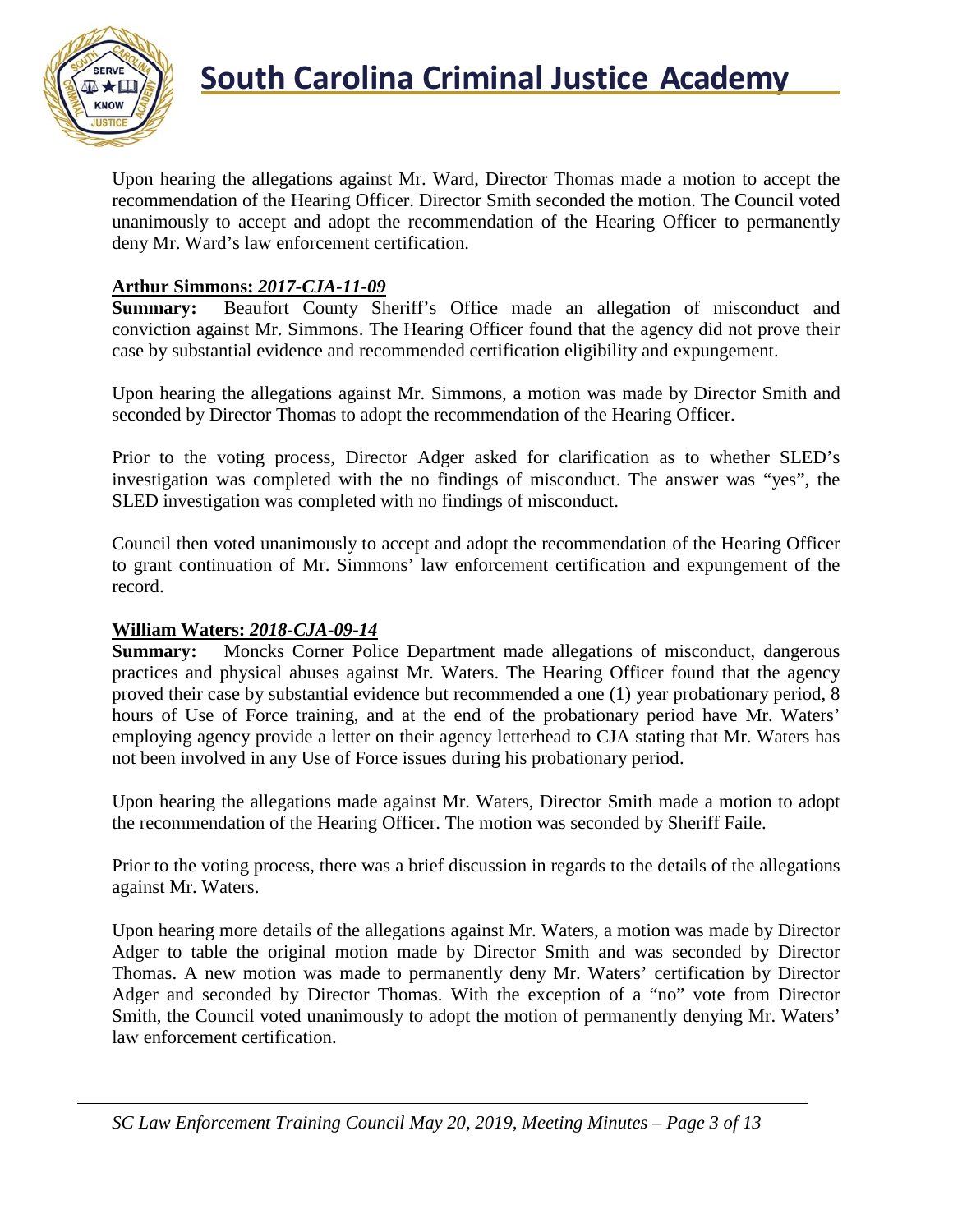

# **Richard Johnson:** *2018-CJA-05-04*

**Summary:** Mount Pleasant Police Department made allegations of misconduct and dishonesty against Mr. Johnson. The Hearing Officer found that the agency did not prove their case of substantial evidence and recommended certification eligibility and expungement.

Mr. Johnson was present and made brief comments on his behalf.

After hearing Mr. Johnson's comments, Director Smith made a motion to adopt the recommendation of the Hearing Officer and added a recommendation that Mr. Johnson serve one (1) year of probation. Director Smith also recommended Mr. Johnson take 8 hours of ethics training at his own expense. Director Thomas seconded the motion.

The Council voted unanimously to adopt the recommendation of the Hearing Officer to grant continuation of Mr. Johnson's law enforcement certification and expungement of the record with the added conditions of one (1) year of probation and that he takes 8 hours of ethics training at his own expense.

# **Charles Woodle:** *2017-CJA-12-11*

**Summary:** Darlington County Sheriff's Office made allegations of misconduct and dishonesty against Mr. Woodle. The Hearing Officer found that the agency did not prove their case by substantial evidence and recommended certification eligibility and expungement.

Upon hearing the allegations against Mr. Woodle, Director Smith made a motion to adopt the recommendation of the Hearing Officer. Director Thomas seconded the motion. The Council voted unanimously to adopt the Hearing Officer's recommendation to grant continuation of Mr. Woodle's law enforcement certification and expungement of the record.

### **Ernest Darlak:** *2018-CJA-09-19*

**Summary:** Greenville Hospital System made allegations of misconduct, repeated use and dishonesty against Mr. Darlak. The agency did not appear at the hearing. The Hearing Officer found that the agency did not prove their case by substantial evidence and recommended certification eligibility and expungement.

Mr. Darlak was present at the meeting and made a brief statement in regards to the allegations against him.

Upon hearing the allegations against Mr. Darlak and Mr. Darlak's statement, Director Smith made a motion to adopt the recommendation of the Hearing Officer. Director Adger seconded the motion. The Council voted unanimously to adopt the recommendation of the Hearing Officer to grant continuation of Mr. Darlak's law enforcement certification and expungement of the record.

*SC Law Enforcement Training Council May 20, 2019, Meeting Minutes – Page 4 of 13*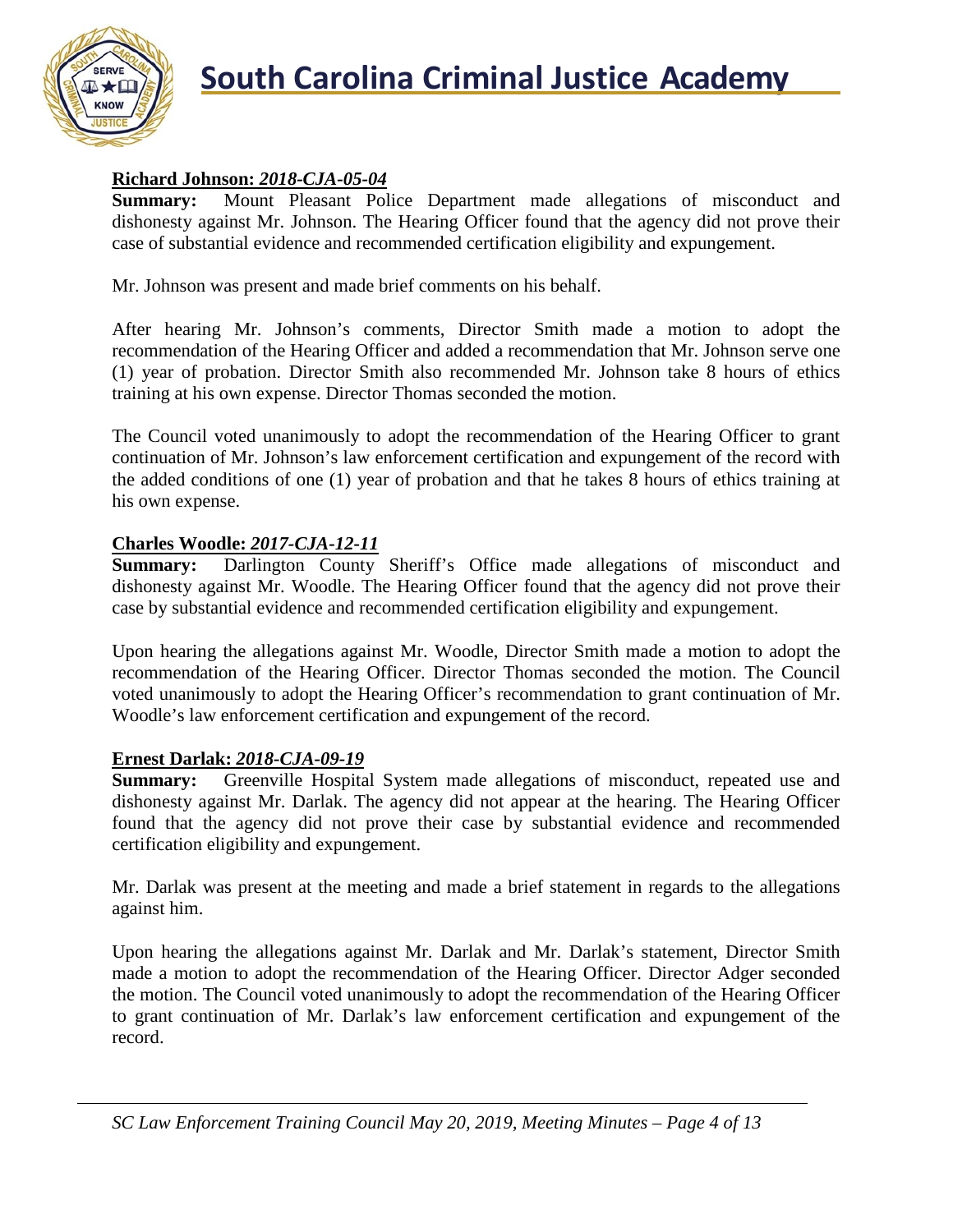

# **Allen Wooten:** *2017-CJA-10-11*

**Summary:** Aiken County Sheriff's Office made allegations of misconduct and physical abuse against Mr. Wooten. The agency did not present evidence at the hearing. The Hearing Officer found that the agency did not prove their case by substantial evidence and recommended certification eligibility and expungement.

Upon hearing the allegations against Mr. Wooten, Director Smith made a motion to adopt the recommendation made by the Hearing Officer. Director Adger seconded the motion. The Council voted unanimously to adopt the recommendation of the Hearing Officer to grant continuation of Mr. Wooten's law enforcement certification and expungement of the record.

# **Kashea Facey: 2016-CJA-06-06**<br>**Summary:** Beaufort County D

Beaufort County Detention Center made allegations of misconduct and dishonesty against Ms. Facey. The Hearing Officer found that the agency did not prove their case by substantial evidence and recommended certification eligibility and expungement.

Upon hearing the allegations against Ms. Faucey, Director Smith made a motion to adopt the recommendation made by the Hearing Officer. Director Thomas seconded the motion. The Council voted unanimously to adopt the recommendation made by the Hearing Officer to grant continuation of Ms. Faucey's law enforcement certification and expungement of the record.

# **Joyce Robinson-Durant** – 2018-CJA-06-17<br>**Summary:** Alvin S. Glenn made alles

Alvin S. Glenn made allegations of misconduct and misrepresentation of employment related information against Ms. Robinson-Durant. The Hearing Officer found that the agency did not prove their case by substantial evidence and recommended certification eligibility and expungement.

Upon hearing the allegations against Ms. Robinson-Durant, Director Smith made a motion to adopt the recommendation of the Hearing Officer. Director Adger seconded the motion. The Council voted unanimously to adopt the recommendation of the Hearing Officer to grant continuation of Ms. Robinson-Durant's law enforcement certification and expungement of the record.

### **Gary Rhea –** *2018-CJA-05-09*

**Summary:** CJA made allegations of certification eligibility and good character against Mr. Rhea. Mr. Rhea was charged with a disqualifying crime but completed PTI and had the charge expunged. The Hearing Officer found that Mr. Rhea was of good character but placed him on a two (2) years' probationary period and recommended 8 hours of ethics training each year, at Mr. Rhea's expense, and Mr. Rhea can have no founded allegations during his probationary period.

Upon hearing the allegations against Mr. Rhea, Director Smith made a motion to adopt the recommendation of the Hearing Officer. Director Adger seconded the motion. The Council voted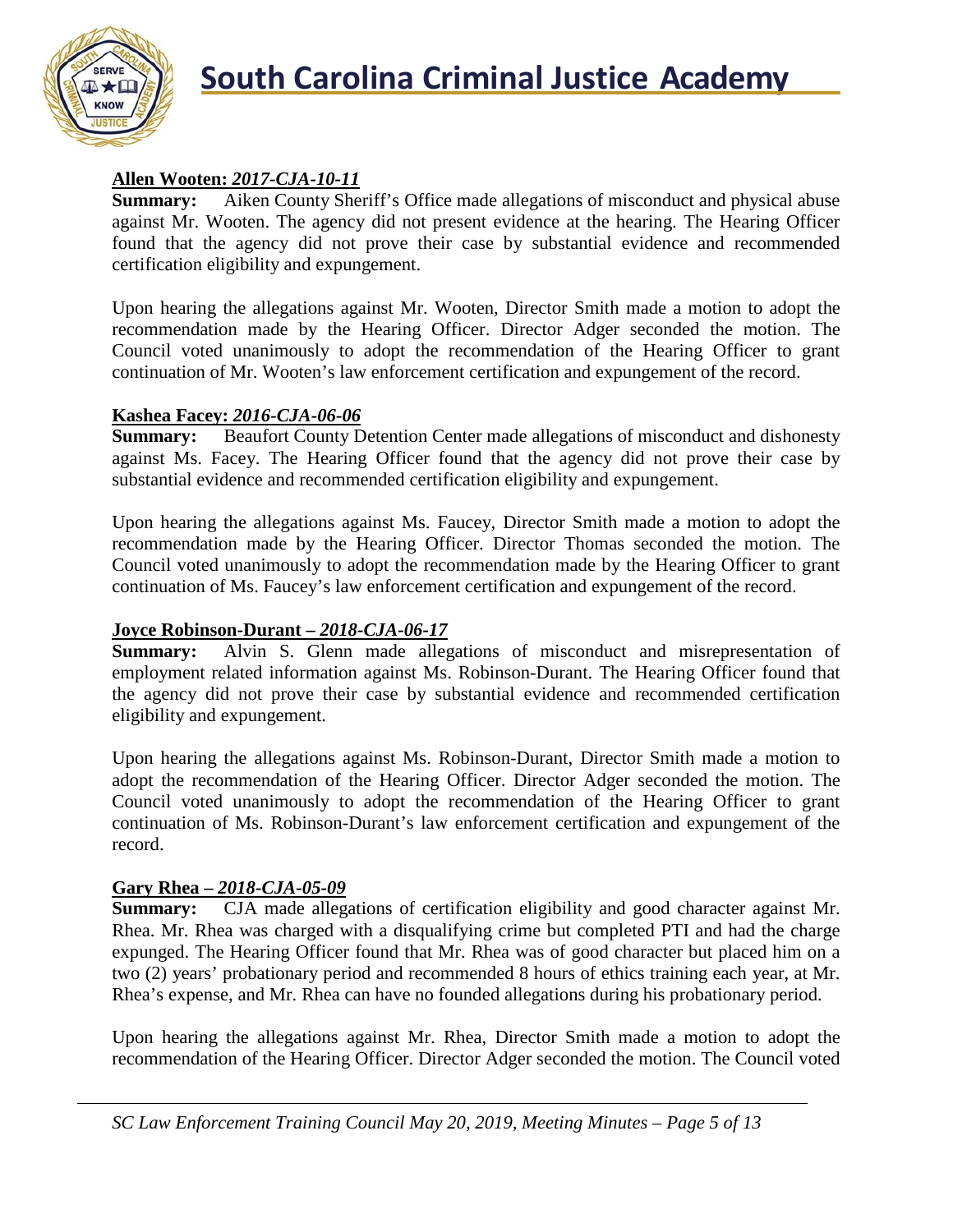

unanimously to adopt the recommendation of the Hearing Officer to grant Mr. Rhea certification eligibility under the condition that he serve a two (2) years' probationary period, with no founded allegations against him during this period, and take 8 hours of ethics training each year of his probation at his own expense.

#### **Kenneth Polson:** *2018-CJA-09-06*

**Summary:** CJA made allegations of misconduct and dishonesty against Mr. Polson. The Hearing Officer found that the agency did not prove their case by substantial evidence; however, he found that Mr. Polson had a break in service of more than one year. Therefore, Mr. Polson is eligible for certification but must attend basic training.

Jimmy Fennell gave further details of the allegations against Mr. Polson.

Mr. Polson was present and gave a brief statement to the Council on his behalf.

There was a brief discussion amongst the Council prior to the voting process.

Director Smith made a motion to adopt the recommendation of the Hearing Officer to approve eligibility of law enforcement certification for Mr. Polson, but he must attend basic training since he had a break in service of more than one year. Additionally, Director Smith recommended the expungement of allegations of misconduct within thirty (30) days of the final agency decision. Director Faile seconded the motion. The Council voted unanimously to adopt the recommendation made by the Hearing Officer and the additional recommendation made by Director Smith.

#### **Jose Rodriguez:** *2018-CJA-02-16*

**Summary:** Lexington County Sheriff's Office made allegations of misconduct and dishonesty against Mr. Rodriguez. The Hearing Officer found that the agency proved their case by substantial evidence and recommended permanent denial or for a specified period of time.

Mr. Rodriguez was present at the meeting and made a brief statement on his behalf.

Attorney John O'Leary was present to represent Mr. Rodriguez. Mr. O'Leary gave details of the allegations against Mr. Rodriguez.

Chief Wallace Oswald was also present to speak on behalf of Mr. Rodriguez. He gave a testament of Mr. Rodriguez's time in the military and of Mr. Rodriguez's character and the work he's done since being employed with the Batesburg-Leesville Police Department.

Joel Deason was present to represent the Lexington County Sheriff's Office. Mr. Deason gave details of the depths of Mr. Rodriguez's training while with the Lexington County Sheriff's Office. He also gave details into the allegations against Mr. Rodriguez.

*SC Law Enforcement Training Council May 20, 2019, Meeting Minutes – Page 6 of 13*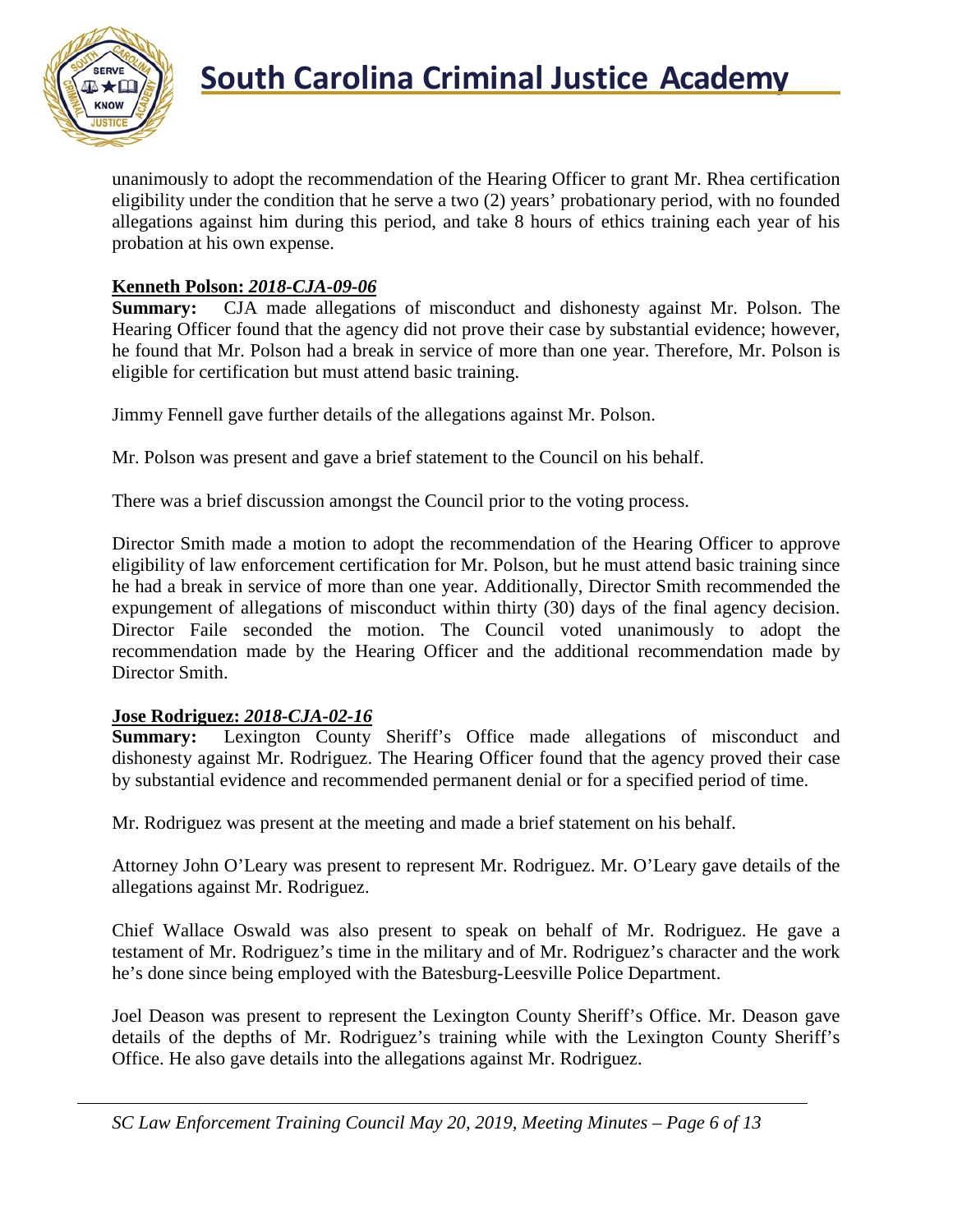

Mr. O'Leary gave further details of the incident involving Mr. Rodriguez. Mr. O'Leary stated that it would be a loss to deny Mr. Rodriguez his law enforcement certification as he is of good character and speaks more than one language. He asked that the Council accept the recommendation of something other than permanent denial of certification.

Director Smith made a motion to adopt the recommendation of the Hearing Officer regarding the finding of misconduct, deny certification in South Carolina for a period of one (1) year from the final agency decision, once certification is obtained, require him to attend 8 hours of ethics training at his own expense and serve a one (1) year probationary period. Director Adger seconded the motion.

Prior to the voting process, there was a discussion among the Council in regards to Mr. Rodriguez's case and requirements to obtain his law enforcement certification in South Carolina.

Upon the end of this discussion, a vote was taken to adopt the motion proposed by Director Smith. With the exception of Director Smith's "yes" vote, Council voted unanimously against the motion.

Sheriff Faile made a new motion to permanently deny law enforcement certification for Mr. Rodriguez. Director Adger seconded the motion. With the exception of Director Smith's "no" vote, Council voted unanimously to deny Mr. Rodriguez from obtaining law enforcement certification. *Note: Director Stirling abstained from the voting process in this case.*

#### **Alejondro Martinez:** *2019-CJA-03-15*

**Summary:** Lexington County Sheriff's Office made allegations of misconduct and dishonesty against Mr. Martinez. The Hearing Officer found that the agency proved their case by substantial evidence and recommended permanent denial or for a specified period of time.

John O'Leary was present to represent Mr. Martinez and asked that the Council give Mr. Martinez a year to get his life on track and not permanently deny him of receiving law enforcement certification.

Joel Deason was present to represent the Lexington County Sheriff's Office in this misconduct case and stated that his comments on this case would be the same as in the last case (2018-CJA-02-16), so he did not have any new comments to make in this case.

Sheriff Faile made a motion to permanently deny Mr. Martinez from obtaining law enforcement certification. Director Thomas seconded the motion.

Before the voting process, Chief Keel made a brief statement about the Council's responsibility to the citizens of the State in regards to being consistent in making decisions on misconduct cases.

*SC Law Enforcement Training Council May 20, 2019, Meeting Minutes – Page 7 of 13*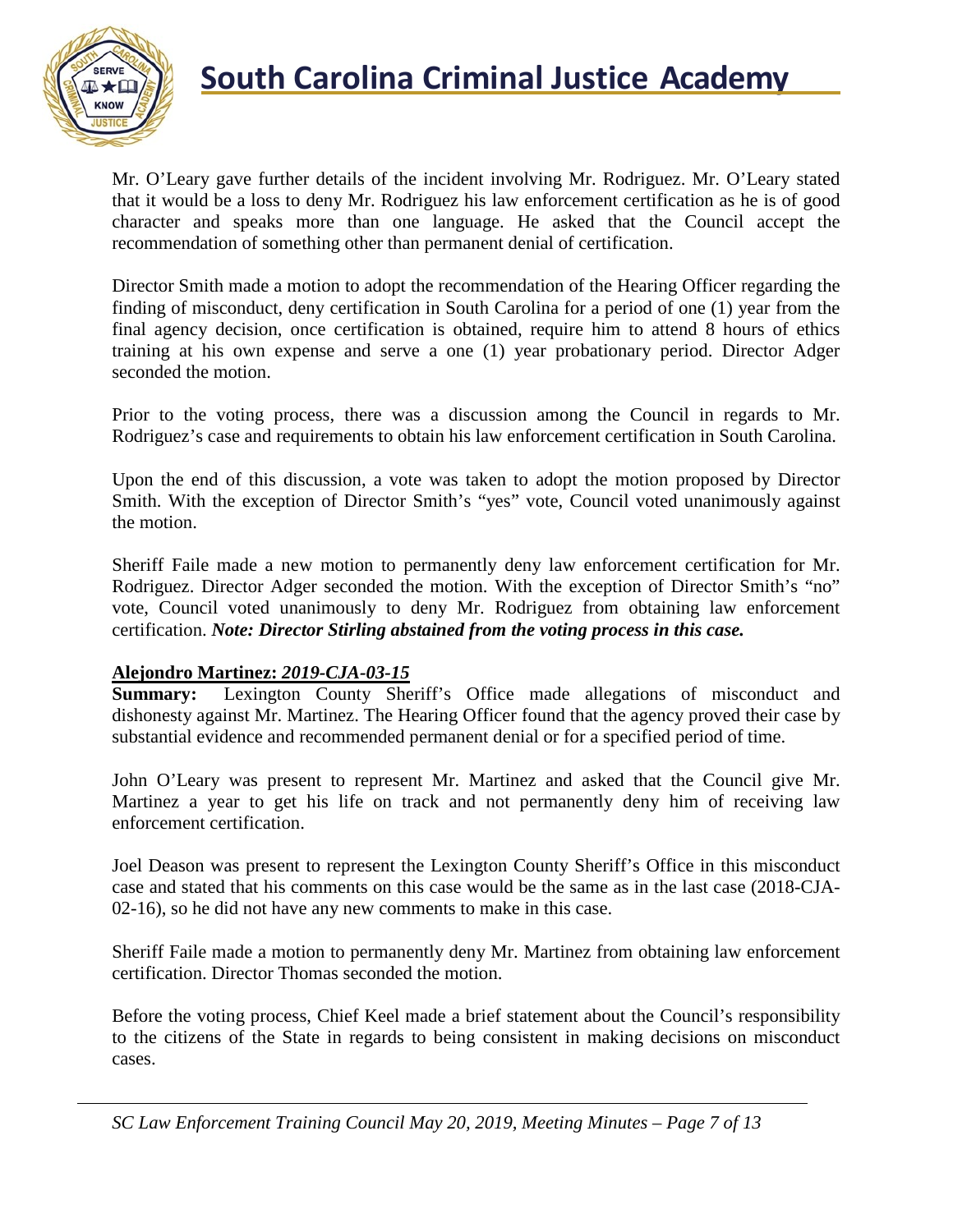

Mr. Martinez made one last statement on his behalf and wanted the Council to understand that he is not a dishonest person. He made a few remarks in regards to the allegations against him.

Mr. Deason also made a statement for the record in reference to statements made by Mr. Martinez.

When there were no further questions or comments in this case, the Council voted on the motion to permanently deny Mr. Martinez from receiving law enforcement certification. With the exception of a "no" vote from Director Smith, the Council voted unanimously to permanently deny law enforcement certification to Mr. Martinez. *Note: Director Stirling abstained from the voting process in this case.*

#### **Antonio Sessions –** *2017-CJA-08-11*

**Summary:** Columbia Police Department made allegations of misconduct and dishonesty against Mr. Sessions. The Hearing Officer found that the agency proved their case by substantial evidence and recommended permanent denial.

Upon a motion made by Director Thomas to adopt the recommendation of the Hearing Officer and seconded by Director Adger, the Council voted unanimously to adopt the recommendation of permanent denial of Mr. Sessions' law enforcement certification.

# **James Gibson:** *CJA-01-03*

Entered into a proposed consent order with SCDPS. Two years' probation with 7.5 hours of ethics training each year.

John O'Leary was present to represent Mr. Gibson. Mr. O'Leary gave details of the situation surrounding the misconduct allegation against Mr. Gibson. Mr. O'Leary asked the Council to accept the recommendation of the Hearing Officer.

Marcus Gore was present to represent SCDPS.

There was a brief discussion among the Council members and the attorneys.

Upon the end of this discussion, Director Stirling made a motion to accept the consent order and additionally require Mr. Gibson to attend an anger management program and have a psychological evaluation before returning to work in the law enforcement profession. The motion was seconded by Director Adger.

With the exception of a 'no' vote from Chief Keel, the Council voted to accept the consent order with the added provision that Mr. Gibson attend an anger management program and have a psychological evaluation completed prior to returning to work in law enforcement.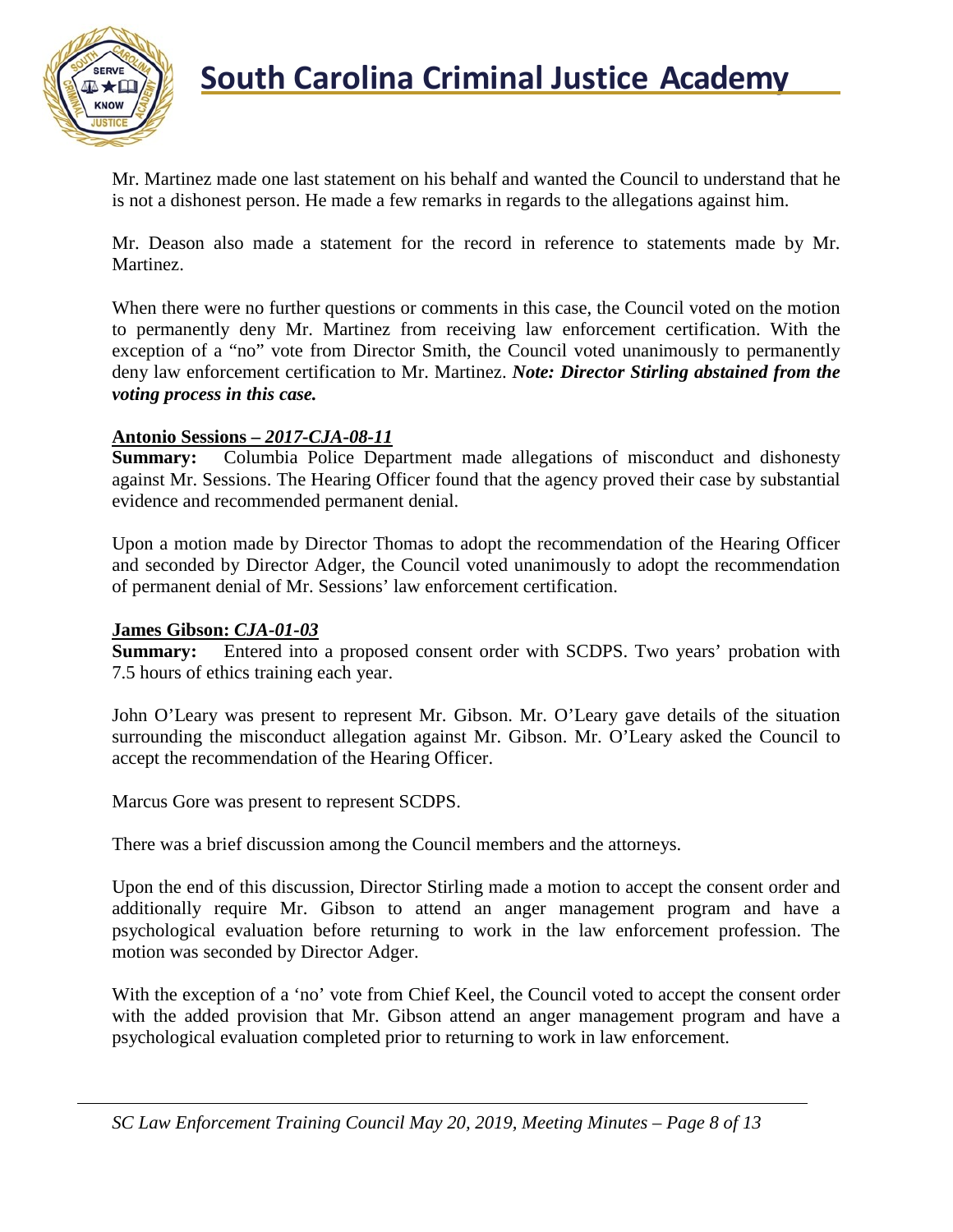

*Note: Director Smith recused himself from the voting process. Additionally, since Chief Keel voted "no" and Director Smith recused, Director Stirling will sign the consent order.*

#### **William K. Boone:** *2019-CJA-05-01*

**Summary:** Mr. Boone was the Florence County Sheriff. He was arrested on one (1) count of Misconduct in Office and two (2) counts of Embezzlement. Request for suspension of certification.

Upon a motion made by Sheriff Faile and seconded by Director Adger, the Council unanimously voted to adopt and approve the request for suspension of William Boone's law enforcement certification.

#### **Danielle Davis:** *2019-CJA-04-18*

**Summary:** Ms. Davis worked for the Charleston County Sheriff's Office. Summerville Police Department arrested her for DUI. Request for suspension of certification.

Upon a motion made by Director Adger and seconded by Sheriff Faile, the Council unanimously voted to adopt and approve the request for suspension of Danielle Davis' law enforcement certification.

#### **Antonio Hough:** *2019-CJA-04-13*

**Summary:** Mr. Hough worked for Chesterfield County Detention Center. He was arrested for Furnishing Contraband to Detainees. Request for suspension of certification.

Upon a motion made by Director Thomas and seconded by Director Adger, the Council unanimously voted to adopt and approve the request for suspension of Antonio Hough's law enforcement certification.

#### **Stephen McDowell:** *2019-CJA-05-02*

**Summary:** Mr. McDowell was employed by SCDPS. Greenville County Sheriff's Office arrested him for DUI and Failure to Stop for a Blue Light. Request for suspension of certification.

Upon a motion made by Director Adger and seconded by Sheriff Faile, the Council unanimously voted to adopt and approve the request for suspension of Stephen McDowell's law enforcement certification.

#### **Timothy Brasier:** *2019-CJA-05-03*

**Summary:** Mr. Brasier was employed by the Cherokee County Sheriff's Office. SLED arrested him for Misconduct in Office and Domestic Violence 3rd Degree. Request for suspension of certification.

*SC Law Enforcement Training Council May 20, 2019, Meeting Minutes – Page 9 of 13*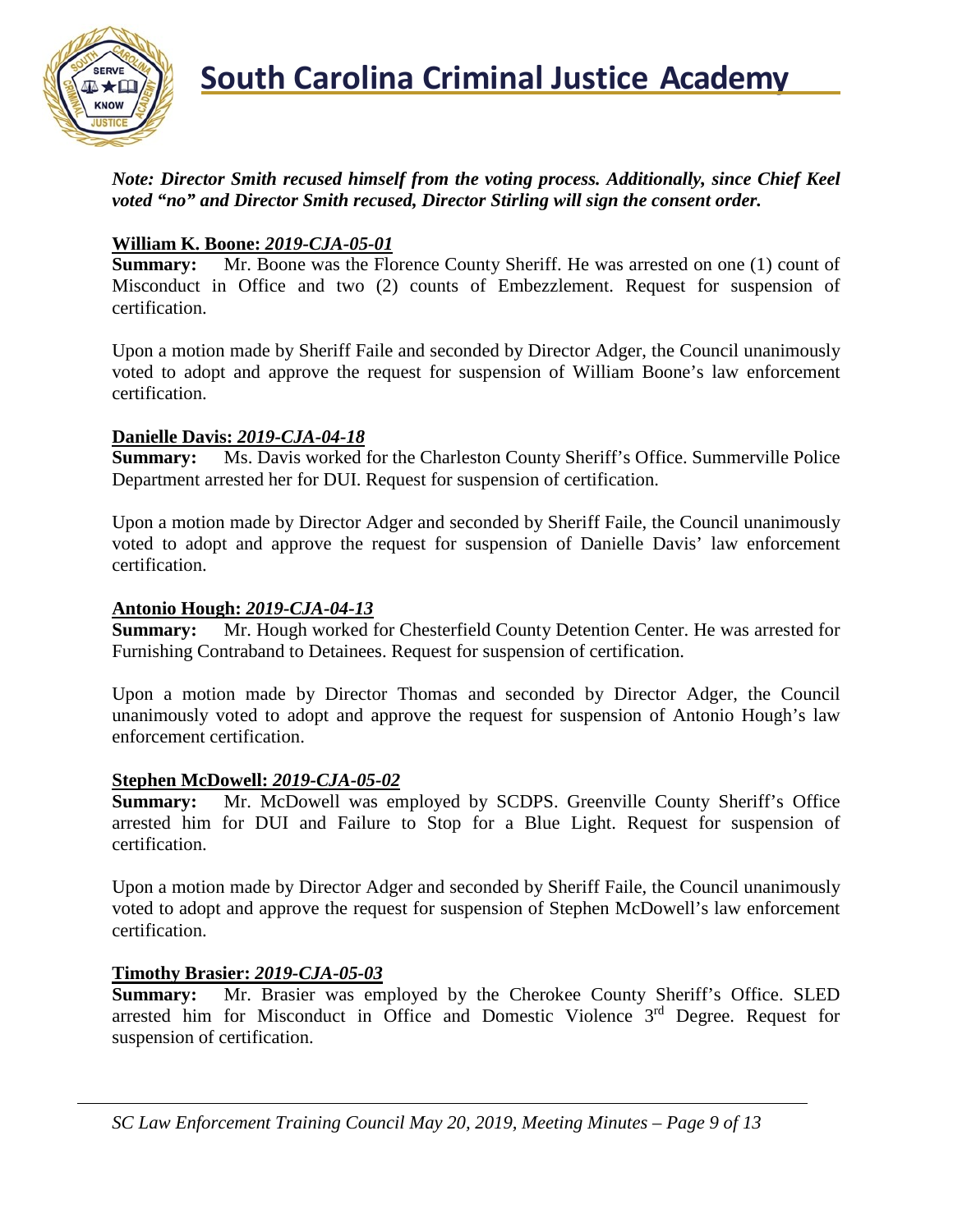

Upon a motion made by Director Adger and seconded by Director Stirling, the Council unanimously voted to adopt and approve the request for suspension of Timothy Brasier's law enforcement certification. *Note: Chief Keel abstained from the voting process in this case.*

#### **Darren Wesley:** *2019-CJA-04-14*

**Summary:** Mr. Wesley worked for Bob Jones University. He was arrested for Furnishing CSC 3rd Degree, Neglect of a Vulnerable Adult, Abuse of a Vulnerable Adult and Assault and Battery 1<sup>st</sup> Degree. Request for suspension of certification.

Upon a motion made by Director Thomas and seconded by Director Adger, the Council unanimously voted to adopt and approve the request for suspension of Darren Wesley's law enforcement certification.

#### **Jessie Tyson:** *2019-CJA-05-04*

**Summary:** Mr. Tyson worked for Hardeeville Police Department. He was arrested for Misconduct in Office. Request for suspension of certification.

Upon a motion made by Director Adger and seconded by Sheriff Faile, the Council unanimously voted to adopt and approve the request for suspension of Jessie Tyson's law enforcement certification.

# **Stephen Sutton: 2019-CJA-05-06**<br>**Summary:** Mr. Sutton worked

Mr. Sutton worked for the Marion Police Department. He was arrested for Domestic Violence  $2<sup>nd</sup>$  Degree. Request for suspension of certification.

Upon a motion made by Sheriff Faile and seconded by Director Thomas, the Council unanimously voted to adopt and approve the request for suspension of Stephen Suttons' law enforcement certification.

#### **Kelvin Washington:** *2019-CJA-05-07*

**Summary:** Mr. Washington worked for Spartanburg County Detention Center. He was arrested for Domestic Violence 2nd Degree. Request for suspension of certification.

Upon a motion made by Director Adger and seconded by Sheriff Faile, the Council unanimously voted to adopt and approve the request for suspension of Kelvin Washington's law enforcement certification.

#### **George Underwood:** *2019-CJA-05-08*

**Summary:** Mr. Underwood was the Chester County Sheriff. He was federally indicted for Unlawful Arrest, Excessive Use of Force, Tampering with Evidence, Impending a Federal Investigation and Providing a False Statement to the FBI. Request for suspension of certification.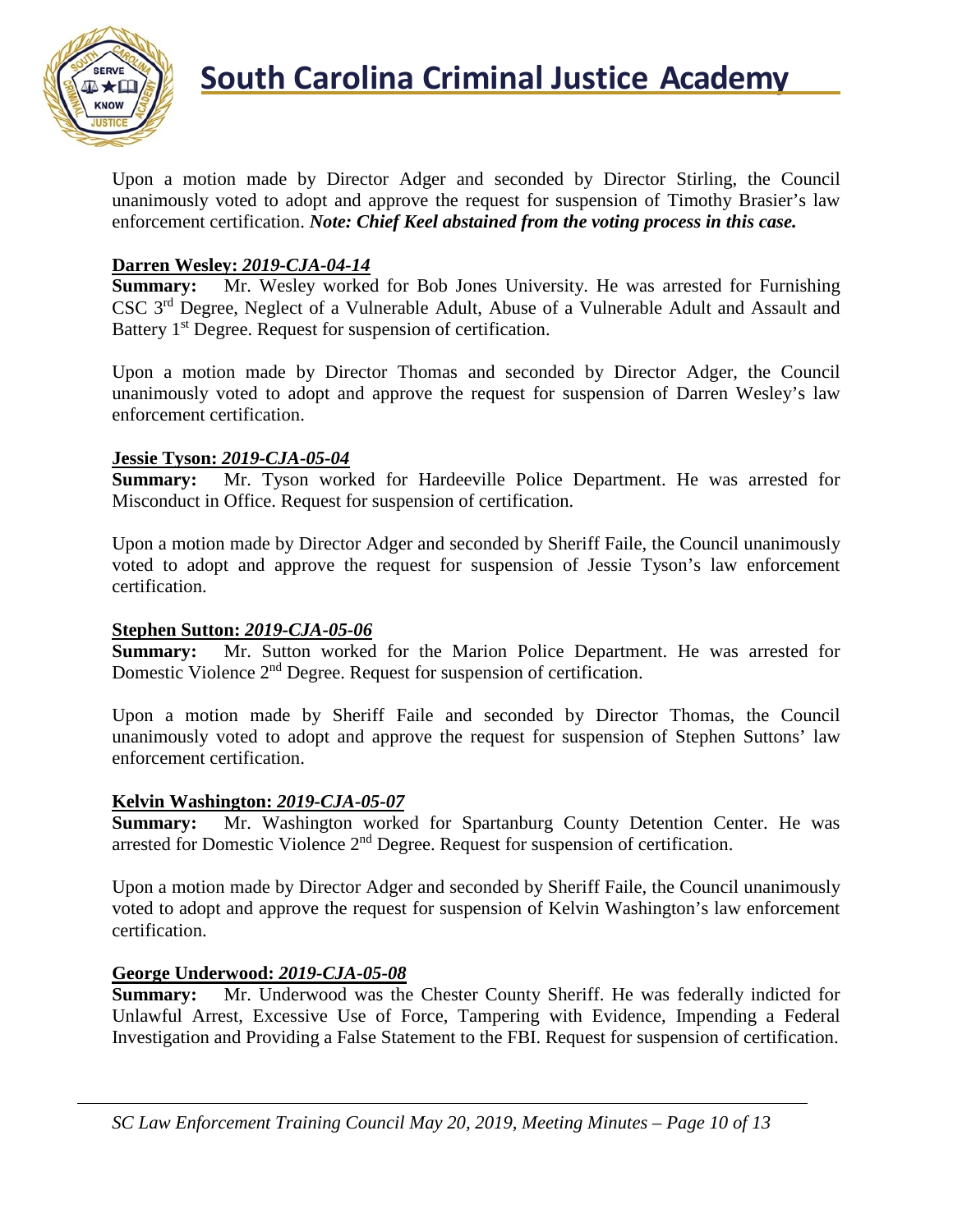

Upon a motion made by Director Adger and seconded by Director Thomas, the Council unanimously voted to adopt and approve the request for suspension of George Underwood's law enforcement certification.

#### **Johnny Neal:** *2019-CJA-05-09*

**Summary:** Mr. Neal worked for the Chester County Sheriff's Office. He was federally indicted for Unlawful Arrest, Excessive Use of Force and Creating a False Incident Report. Request for suspension of certification.

Upon a motion made by Sheriff Faile and seconded by Director Adger, the Council unanimously voted to adopt and approve the request for suspension of Johnny Neal's law enforcement certification.

#### **Robert Sprouse:** *2019-CJA-05-10*

**Summary:** Mr. Sprouse worked for the Chester County Sheriff's Office. He was federally indicted for Unlawful Arrest, Excessive Use of Force, Tampering with Evidence, Impending a Federal Investigation and Providing a False Statement to the FBI. Request for suspension of certification.

Upon a motion made by Director Adger and seconded by Sheriff Faile, the Council unanimously voted to adopt and approve the request for suspension of Robert Sprouse's law enforcement certification.

#### **Jennifer McDowell:** *2018-CJA-07-07*

**Summary:** Ms. McDowell was arrested for DUI and Child Endangerment. She pled guilty to Reckless Driving and the other charges were dismissed. Ms. McDowell's driver's license was not suspended. Request for reinstatement of certification.

Director Smith made a motion to adopt the request for certification reinstatement with a one (1) year probationary period. Director Adger seconded the motion. With an exception of 'no' votes by Chief Keel, Chief Taylor and Sheriff Faile, the Council voted to adopt and approve the request for reinstatement of Jennifer McDowell's law enforcement certification with a one (1) year probationary period.

#### **Sean Smith:** *(No assigned case number)*

**Summary:** On April 20, 2010, Mr. Smith was charged with Petit Larceny and pled guilty in 2011. He was in the Army at the time. During his time in the Army, he received, among other decorations, a Bronze Star with "V" device for Valor and an Army Good Conduct Medal. At the end of his serve, Mr. Smith received an Honorable Discharge. Request for training eligibility. Upon a motion made by Director Smith to grant certification eligibility with a one (1) year probationary period and seconded by Director Thomas.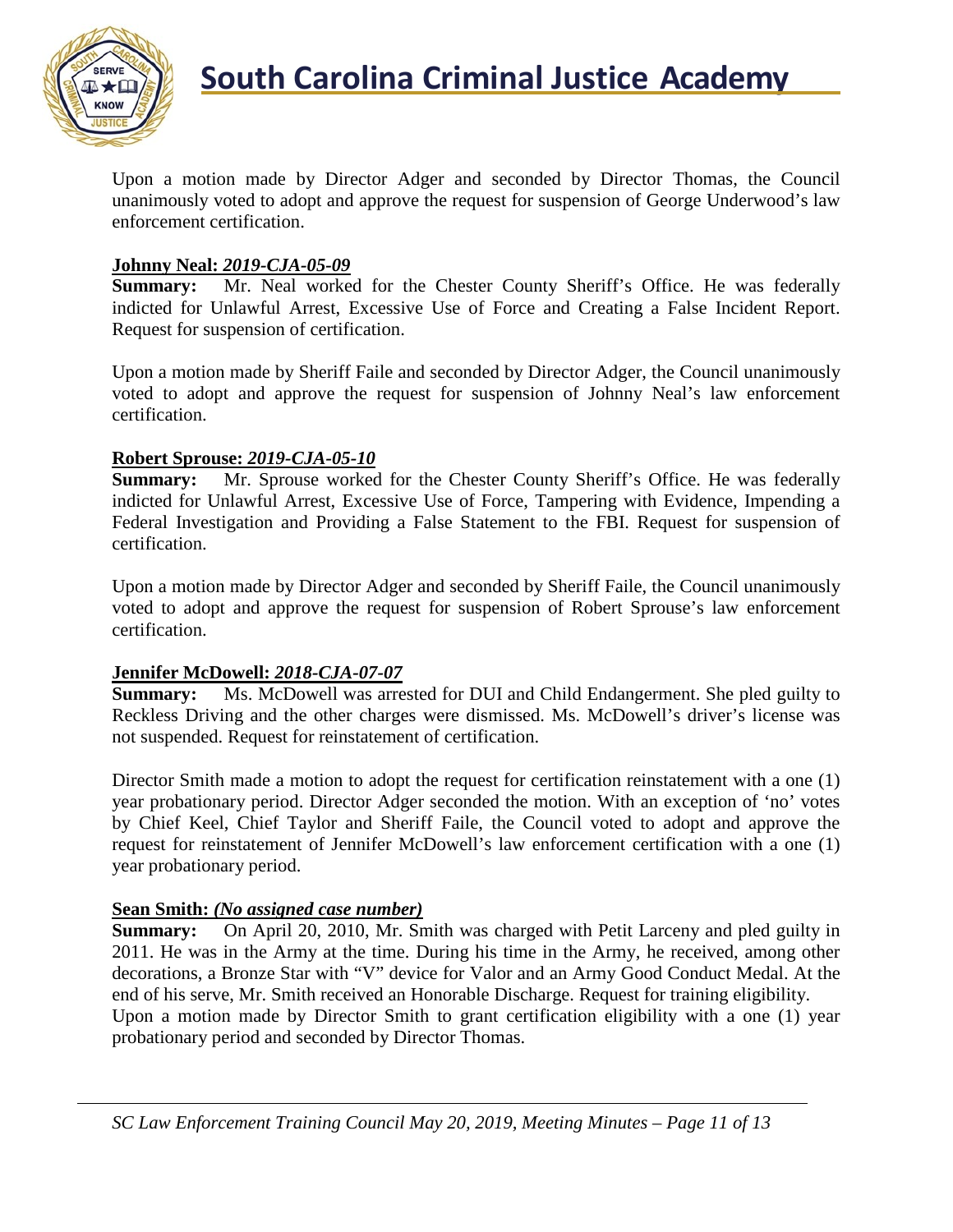

Prior to the voting process a brief discussion took place among the Council members in reference to the details of Sean Smith's case.

Upon the end of this discussion, Council unanimously voted to adopt and approve the request for certification eligibility with a one (1) year probationary period.

#### **Director's Comments**

#### 3. Director Swindler

Director Swindler gave updates on the number statistics of the new training mechanism in which 4 weeks of training are done in the field. As of the date of this meeting, 259 people had taken Block 1 testing, 220 had taken Block 2 testing, 29 had taken Block 3 testing and 27 had taken Block 4 testing. These tests do not have to be taken in order. Twelve people have completed all four tests. Currently there have only been 7 failures, so there has been a high success rate.

Previously, there were only 270 people in the waiting pool, but when testing first started, the Academy found that the number of people in the waiting pool increased. This increase in the number of people waiting to get an Academy slot is either because agencies never registered them or agencies hired them when the new program was started. There are now 429 people waiting for CJA training.

The first day of cumulative testing is June 5, 2019. There will be a morning and an afternoon session. If candidates pass the cumulative test, they will then run the PAT Course. If they pass the PAT Course, they will be given their assignment for their Academy slot.

With the number of people that the Academy was not aware of, it will take a few months to catch up. Once caught up, the number of people waiting to get into the Academy should level off.

When candidates take the test and do not pass the cumulative test, it counts as a failure. A candidate can take the cumulative test twice. If they fail both times, there is not another opportunity to take it for a period of time.

If a candidate fails a test in the field, they can retake those tests five days after a failure. These failures do not count against them.

Originally, the first class of the hybrid program was going to be July 8, 2019, but with the large numbers, the first class will be June 17, 2019. Approximately 70 slots will be filled in that class.

Director Swindler invited Council members to feel free to come out to view the new PAT Course, which is located in the old warehouse.

*SC Law Enforcement Training Council May 20, 2019, Meeting Minutes – Page 12 of 13*